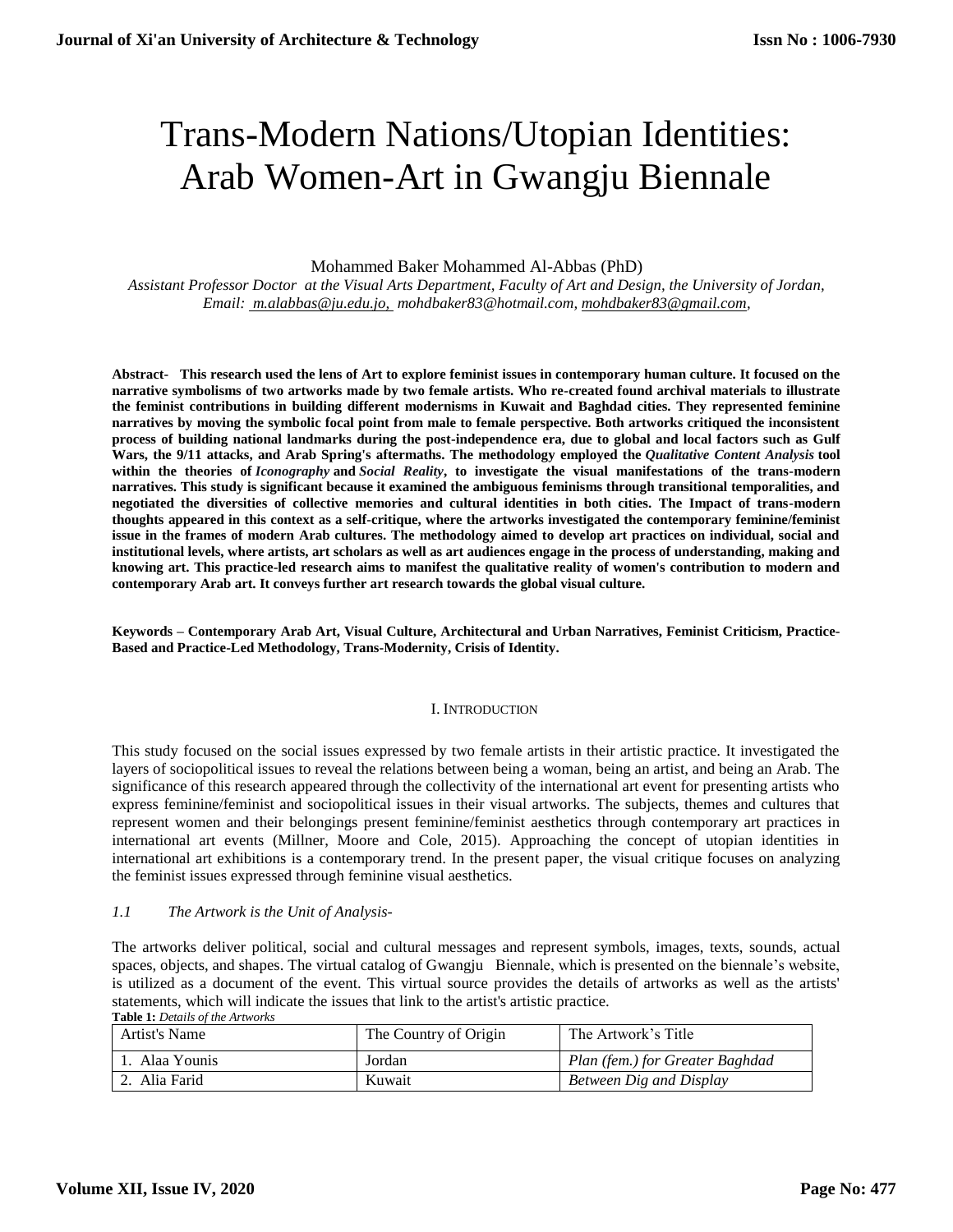### *1.2 The Questions of the study-*

This study is exploring the following questions:

- 1. How did the artworks reflect the feminine/feminist and social issues within the theme of Gwangju Biennale 12?
- 2. What makes the contemporary artworks in this biennale represent or reflect modern or trans-modern narratives?
- 3. How did the artworks construct a significant relationship between the concept of Women-made Art and the social issues of the contemporary crisis of identity in Gwangju Biennale?
- 4. How did Gwangju Biennale introduce a significant recreation of feminine exhibitions into global art platforms?

#### *1.3 The Significance of Studying Arab Women Art in the Asian Context-*

The concept of this article is significant because it explores the reality of female artists, who live in Arab communities and show art in non-Arab contexts. This condition evokes the dynamics of such reality, and reasons as well as the responses to the aesthetics of women's art in Gwangju Biennale. Therefore, this study investigates the methods of identifying feminine/feminist exhibitions through the statistics of female artists or through the concepts that focus on the feminine issues in visual arts. Such as the symbols that suggest feminine connotations, reflecting fashion elements or tools and objects that women use in their daily life in domestic and public spaces which recreate the relationship between the private, public and personal identity.

Feminine aesthetics in art present cross-cultural values and establish more relationships between the literature of local and global arts. In the international biennales, female artists create contact points of cultural global exchanges. The feminine image itself represents the symbolic female identity or parts of its objective or subjective conception that may be latent or manifest. Regarding the pictorial composition of the artwork, this level of investigation will analyze the physical/spiritual elements of the female identity as well as her utopian narratives. The synthesis of cultures (Broadbeck, 2002) illustrates the contributions that every culture made to add symbols and belongings to the global mosaic of cultures. This globality would characterize the contemporary artworks in this study. Such elements are formal as well as symbolic that female artists use to advocate cultural manifestations through their artistic experience. The feminine aesthetics establish new symbols behind these feminine icons as the mosaic of women's identity in contemporary art is composed through different layers of cultural meanings.

#### II. RESEARCH BACKGROUND

The current study investigated two installational artworks exhibited in the 12th Gwangju Biennale (from 7 September to 11 November 2018). Each artwork recreated archival footage, which documented the inconsistent creation of urban centers and national landmarks. This creation's process progressed into different intrusions during the second half of the 20th century in Baghdad and Kuwait cities. On which, the artworks illustrated a visual inquiry conducted by the two different artists. Who re-created, re-cited and re-articulated archival narratives into their art to establish a contemporary feminine critique. The artworks' narratives progress into un-layering the influences of trans-national and spiritual ideologies. (Brito, 2018; Elwakil, 2018; "2018 Gwangju Biennale," n.d.;). Their art connected the contemporary temporalities of today's social reality with the unfeminine modernity of the postindependence era in Baghdad and Kuwait cities.

Arab nationalism played a transformational factor in the cultural, social and political change in the newly independent nations (Elouardaoui, 2013). The arts of Alaa Younis and Alia Farid corresponded to the symbolic feminine identity, which was stereotyped during the process of establishing the Arab Modernity (Gruber and Haugbolle, 2013). The new emerging Arab nations intended to symbolize nationalist advocacies by building museums, stadiums, and national landmarks. Those were interrupted, leaving several archives that documented the inconsistent process of building national modernity (Exell, 2016).

The present study critiqued the crisis of identity in the Arab modernism, through digging into the symbolism of the two artworks from inter-subjective perspectives. It negotiated the concept of ambiguous femininity, as the narratives of Arab Art illustrated uncertain definitions of identities upon social and political turbulences (Rogers and Van Der Vlist, 2013). The unfinished/unfeminine Arab modernity created the symbolic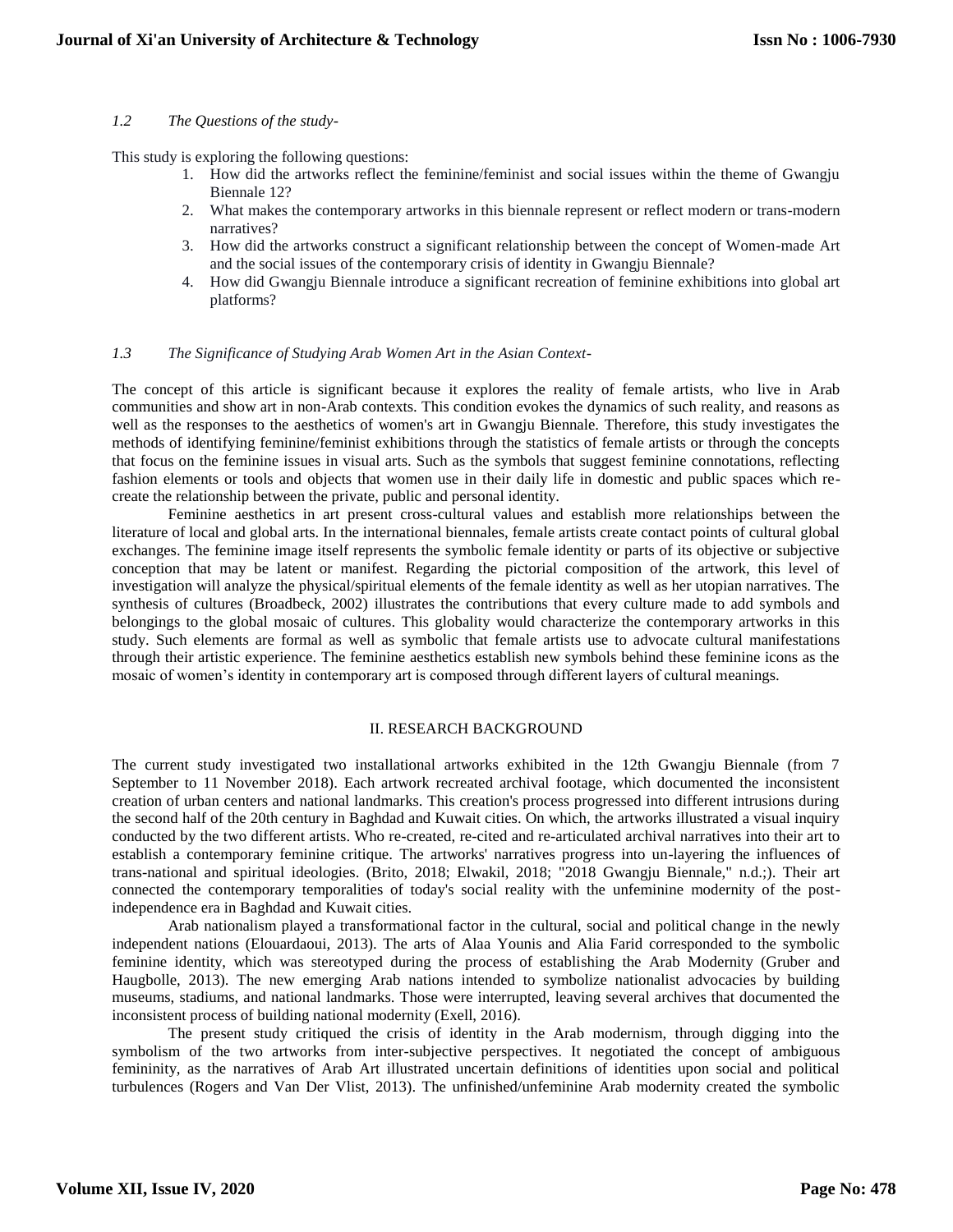narratives for the artworks investigated in this study. Those narratives extracted feminine iconographies from the archives and projected them in a contemporary dialogue re-interpreting their symbolism.

The drive of such modernity was motivated by divergent political ideologies articulating Arab identity with North African or West Asian cultural commonalities at one point. And on the other point, shaping it with religious or secular paradigms (Elouardaoui, 2013; Naef, 2003; Oguibe,1993). Such a fast-changing geopolitical landscape created unsustainable cultural plans during the sociopolitical progress of most of the emerging Arab states in the late 20th century. Therefore, the two artworks, investigated in this study, critiqued the dynamics of the visual culture inherited from the Arab Modernity. That was generally masculine, while re-identifying cultural identities into new feminine sociopolitical frameworks.

Those trans-modern artworks established a contemporaneous critique. On which the present study will progress a qualitative methodology (rather than historical methodology). Ala'a Younis and Alia Farid cast aspirations on the Arab popular culture. That influenced many artists to use historical, folkloric, political motifs to associate the definitions of Arab cultural identity. Modern Arab art reproduced the symbolism of Arab nationalism as a form of cultural resistance that advocated sovereignty during several significant political events (LeVine, 2015). On the other hand, this concept was reconsidered or criticized by the contemporary artists to individualize the mainstream representations of popular cultures, from which, the two female artists extracted the narratives of the feminine identities.

### III. THE DILEMMA OF TRANS-MODERNITY

Illustrating the trans-national aesthetics of women's contributions in contemporary Arab culture. The current research used art as a qualitative tool to render significant social issues and phenomena, while the quantitative tools are inadequate to reflect a clear image of feminism in culture. Quantitative tools are abstract and yet based on the numbers yielded from society, industry and government sectors. Leaving a gap between reality and what is projected into the feminine representations on differing cognitive spaces. Since the utopian Arab modernity advocated fragile feminism as submissive to national and religious ideologies. It excluded the qualitative understanding of diverse, multicultural and global feminine identity. This study aims to render the social, political and cultural contexts of the artworks. On which the artists dragged diverse narratives from the archives to the contemporary art practice.

Critical narratives are significant to re-evaluate trans-modern issues in media, pop-culture, and art. This critique focused on feminine identity outside the virtual reality of museums' chambers, which represented restricted imaginations of national identities (Brito, 2018; Elwakil, 2018; Exell, 2016). Therefore, this study is significant because it does not parallel social reality with the fashionable phenomena of establishing museums, art galleries, and art institutions. Though the interaction with museums takes different shapes in eastern versus western communities, which affects the collective perception of cultural identities. (Assmann and Czaplicka, 1995). The two artworks represent the similarities and differences throughout the collective memories of the two cities. Baghdad and Kuwait had different modernisms that negotiated different realities between capitalist and socialist political systems.

The research's significant perspective of cultural hybridity is based on the fact that both cities have different collective memories as well as cultural identities. Constructed within the aftermaths of a number of massive political clashes on local and global levels such as the Gulf War, 9/11 attacks and Arab Spring aftermaths. Such political waves affected the cities' modernities to construct fragile feminist identities. This study elaborated on the concept of "gendering the Arab modernity" by re-evaluating the archival narratives into contemporary research.

This study is significant because it investigated narrative artworks that manifested the latent feminisms in Arab modernity, and critiqued its unfeminine orientations beyond the mere western definitions of feminism, postcolonialism, and orientalism. The present critique analyzed the intersections of feminism, Arab trans-nationalism and trans-modernity as a contemporary issue. It investigated the trans-aesthetics of women-made artworks, which evaluated the feminine fallouts of modernity from feminist perspectives. This research focused (on the contemporary arts) whiles the artists' research constructed a contemporaneous/narrative critique on trans-modernism. It indicated the progressive shift in rearticulating the focus from the modernity, trans-modernity to the contemporary.

The delimitations in this study are two. The first is the unit of analysis, which consists of two different artworks. And the second is the event of the 12th Gwangju Biennale. In the context of this study, the main critical concept is Trans-modernity. According to Baudrillard, "Trans-modern", "Postmodern", "Contemporary" and "Tranaesthetic" are critical terminologies that correspond with modernity's aftermath and describe transformational temporalities across geopolitical and socio-cultural paradigms (Smith and Clarke, 2015). In the same context of identifying such terminologies, Dussel (2012) attributed modernity to the western culture and described other cultures as not modern and not post-modern.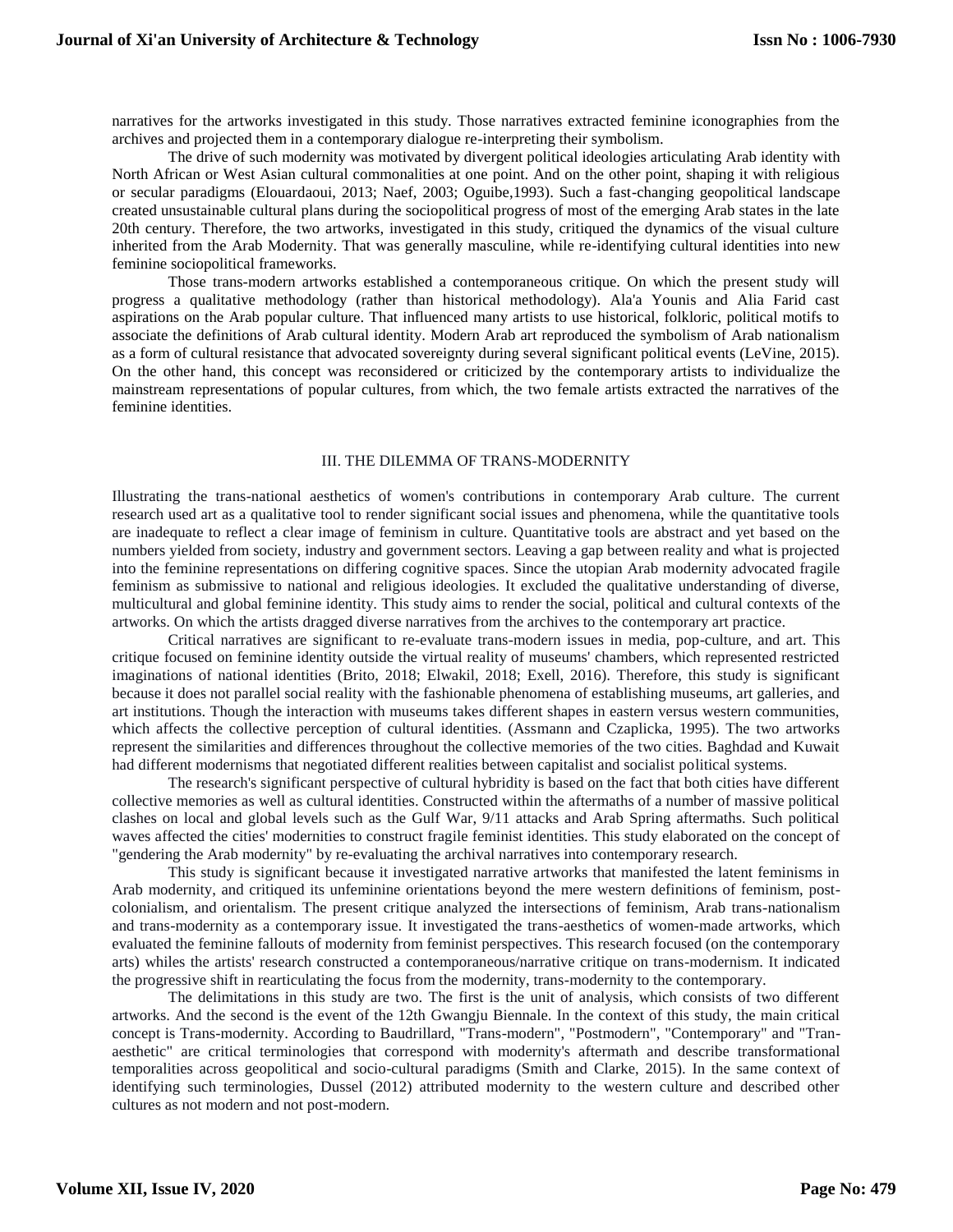They are simultaneously pre-modern (older than modernity), contemporary to Modernity, and soon, transmodern as well. Post-modernism is a final stage in modern European/North American culture…Trans-modernity points toward all of those aspects that are situated "beyond" (and also "prior to") the structures valorized by modern European/North American culture, and which are present in the great non-European cultures and have begun to move toward a pluriversal utopia." (Dussel, 2012, p. 42-43).

He finally advocated a multicultural discourse that believed in the symmetry between global and local cultures based on the "critical, intercultural dialogue with respect to trans-modernity" (Dussel, 2012, p.43) building mutual exchange of complementary cultures beyond the mere stereotyping of the west being against the east.

## IV. CRITICAL LITERATURE REVIEW

It is an inter-subjective concept to re-create the feminine narratives of Arab modernity into contemporary art practices. At different stages of the late half of the 20<sup>th</sup> century, the popular Arab culture reproduced sociopolitical symbols to shape the Arab nationalism. Which integrated western aesthetics to break with the pre-independence multicultural history, or in other words, to break with the multicultural colonial heritage of French, British and Ottoman influences (Elouardaoui, 2013; Gruber and Haugbolle, 2013; Naef, 2003; Oguibe,1993). Some researchers critiqued the Arab modernity's westernized approach. That was conducted to signify progress and development while reproducing the Islamic, indigenous and the local cultural symbols in arts to force a sense of originality (Exell, 2016; Naef, 2003; 2016). Possibly, to arabize modern art as Arab artist compromised their visual heritage in western art forms to follow the modern trends in the postcolonial era.

The phenomenon of Arab modernity requires trans-modern/trans-aesthetic critique to identify the constructions of its various identities. To sort the confusion in defining the identity of modern Arab culture rather than frame it into conflicting western versus eastern paradigms. Such confusion emerged when national protagonists replaced the oriental image of the Arab, with a western image that re-produced European modernity but with a local geopolitical accent. They constructed a divergent image of the orient but not to the western-centric world (Naef, 2016). Such aesthetical clash emerged among the studies of multicultural Arab narratives, which examined monographic examples of Arab popular culture.

At this point, one cannot extract western influences from Arab modernity nor can draw a clear line between them. The identity of Arab modernity always had western features since the archives of that era proved this reality (Gruber and Haugbolle, 2013; Naef, 2016). The dilemma of global modernism was represented by contemporary Arab artists among other artists from other cultures in the  $12<sup>th</sup>$  Gwangju Biennale. The total number of the artists was 164 from 43 countries grouped across 7 different venues managed by 11 curators. The artists represented social issues, politics, and migration crisis within the biennale's multicultural platform ("2018 Gwangju Biennale," n.d.).

Arab modernity influenced popular culture on different levels. It reflected a manifest image of Arab masculinity against the latent representation of Arab exotic femininity (Al-Ali, 2012). It left a heritage of established masculine role in the collective Arab identity and dependent feminine individuality. Such modernity recreated symbols of male protagonists representing an imagined identity that did not reflect the social reality of that time. Such representations appeared to meet the expectations of the audience, who used to indulge the heroic male representations besides the sexiest female stereotypes on Arab TV channels, newspapers and mass media (Elouardaoui, 2013; Obeidat, 2002). As a result of this Arab modernity, one can detect to some extent the "mismatch" between the social representations on media against social, political and cultural realities in the archives that documented that phenomenon (Al-Abbas, 2016).

Archival narratives critique the trans-aesthetics between illusion and existential phenomenon. This would be significant towards understanding the real Arab modernity that existed in the aftermath of Arab independence. Narratives are more authentic than media in reflecting the actual image of society "artists strive to link aesthetic and poetic developments with a broadly conceived politics...we increasingly see an analysis of belonging, identity, nationalism, diasporas, borders, land/geographies and narratives of conflicts by artists" (Fadda. R. 2009, P. 16). Social reality is constructed by a combination of relationships between the artist and social environment, where the culture is the context of artist's cognition "Sometimes it's called socio-cultural cognition whereby reality is a social structure…cognition is a mental and physical activity that takes place within a socio-cultural contexts" (Sullivan, 2005, p.128).

The unfinished representations of the past turned to be a subject of critique by today's contemporary art. Taking under examination different layers of multicultural and political histories, where people re-produce different narratives into their popular culture, and yet reflect them into sorts of crafts and arts. Therefore, the monographic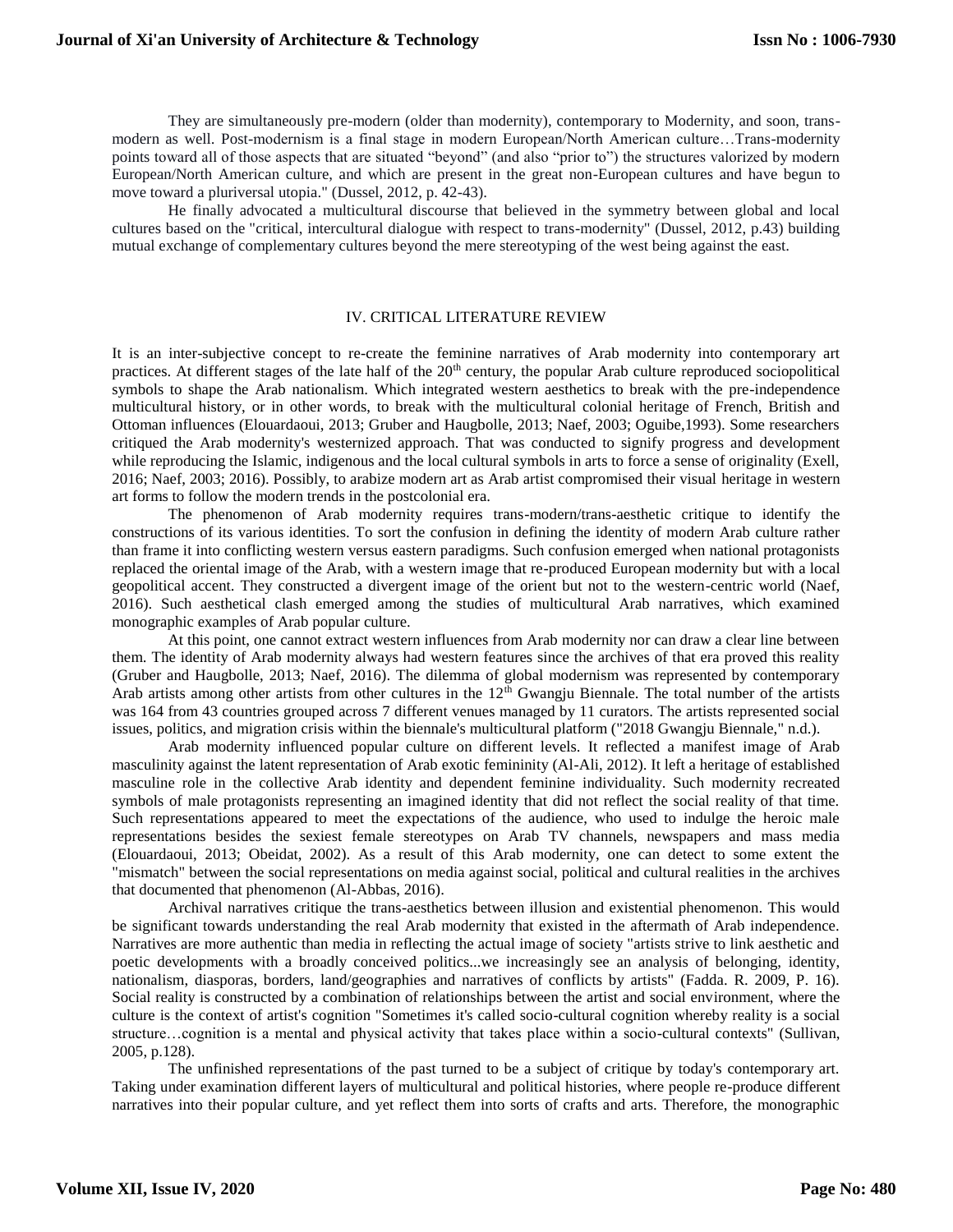tradition of studying visual arts needs to be more inter-subjective because contemporary art is not classified in museums' chambers anymore (Preziosi, 2009). The concepts of art today are global and multicultural, as artists discovered the significance of socially engaged art they make it trans-modern, trans-aesthetical and trans-lingual (Smith and Clarke, 2015).

History is being examined and questioned, and thus re-produced and re-created. The international political scene faced a number of massive breaks in the national identities across the world (Nanjo, 2006). The accounts of the political turbulence between the socialist and capitalist powers demonstrated multicultural chaos, making a significant influence on the Arab countries. The aftermath of such trans-political turbulence was a cultural tsunami on the national foundations of the Arab modernity (Cohen, 2008), which shifted from secular nationalism to more religious oriented and conservative modernity. Such unstable cultural reality inspired Huntington to critique the conflict of modernity. He divided the world according to belief, culture, and social identities, suggesting that the conflict between them will be the greatest international problem that we live today (Nanjo, 2006).

The terminology of Arab modernity is a geopolitical result of independence's aftermath. Yet, when the global and local elements construct a trans-national combination, global art makes each culture significant by its own (Al-Abbas, 2016). The artwork is the context that represents the artist's own human reality, which reflects expressions in visual representations. Hans Belting (2009) discussed the transformations of aesthetics and art criticisms through global art:

Global art may be critical in political terms, but it is also critical in terms of art categories defined by inclusion or exclusion. New art often blurs any kinds of borders between mainstream art, on the one side, and popular art, on the other, and thus abolishes the old dualism between western art and ethnographic practice by using indigenous traditions as a reference, as Justo Pastor Mellado has shown for Chile and Paraguay. Seen from western point of view, global art represents a geopolitical or even "geo-aesthetic" brand, as Joaquin Barriendos explains in his contributions to his volume. It is symbolic capital whose value changes from one place to other, even if western revisionism tries to control its currency with its own exchange rates, difference, with the label of foreign culture, has become marketable and thus an entrance ticket for newcomers on the art market." (Belting, 2009, p.3).

On the other hand, Reem Fadda constructed an argument between trans-aesthetics, politics and trans-modernity by means of "un/layering cultural intentions through art" she stated that the world needs more translation and less didactics. Translation is the process of giving meanings of things, didactic is the behavior of teaching (Fadda, 2009). This was her initiative introduction on the need of explaining and translating concepts not teaching them. Such trans-modern thoughts try to transform Arab modernity from the masculine monograph to the inter-subjective feminine dialogue. Contemporary feminisms in the Arab culture re-write modern history and unveil the hidden contributions of women in making social realities.

One of the major concerns of the present art inquiry is the contemporary reflections of social realities across cultures. These realities appear in thematic representations in global art, since Feminism created its own transformations to the domain of contemporary art as a spontaneous reflection of the current life situations. It is more associated with the representations of social realities rather than historical studies.

#### V. CREATIVE AND INTER-SUBJECTIVE METHODOLOGY

#### *5.1. Critical Background-*

Methodologies of the visual art research in the fields of Art History and Aesthetics attempt to transform visual arts into a textual experience that reflect a collective phenomenon of ethics or socio-politics on certain place and time (W. J. T. Mitchell, 2002). The practice of iconography, which is a language-based method, depends on rendering the image into the text to expose the hidden meanings and symbolic interpretations in the artwork for readers rather than viewers and practitioners. Therefore, this study integrated Iconography with the method of qualitative content analysis to keep it more visual.

The combination of iconography and content analysis will explain the artwork by focusing on the images inside the artwork. Those images inside the artwork relate the artwork to the social sphere. At this point, content analysis bridges iconography with the social constructions of visual symbols to analyze the artwork visually. Therefore, the artwork is a result of two major drives, the artist's practice, and society. These social constructions create symbols, meanings, contexts that motivate artistic practice.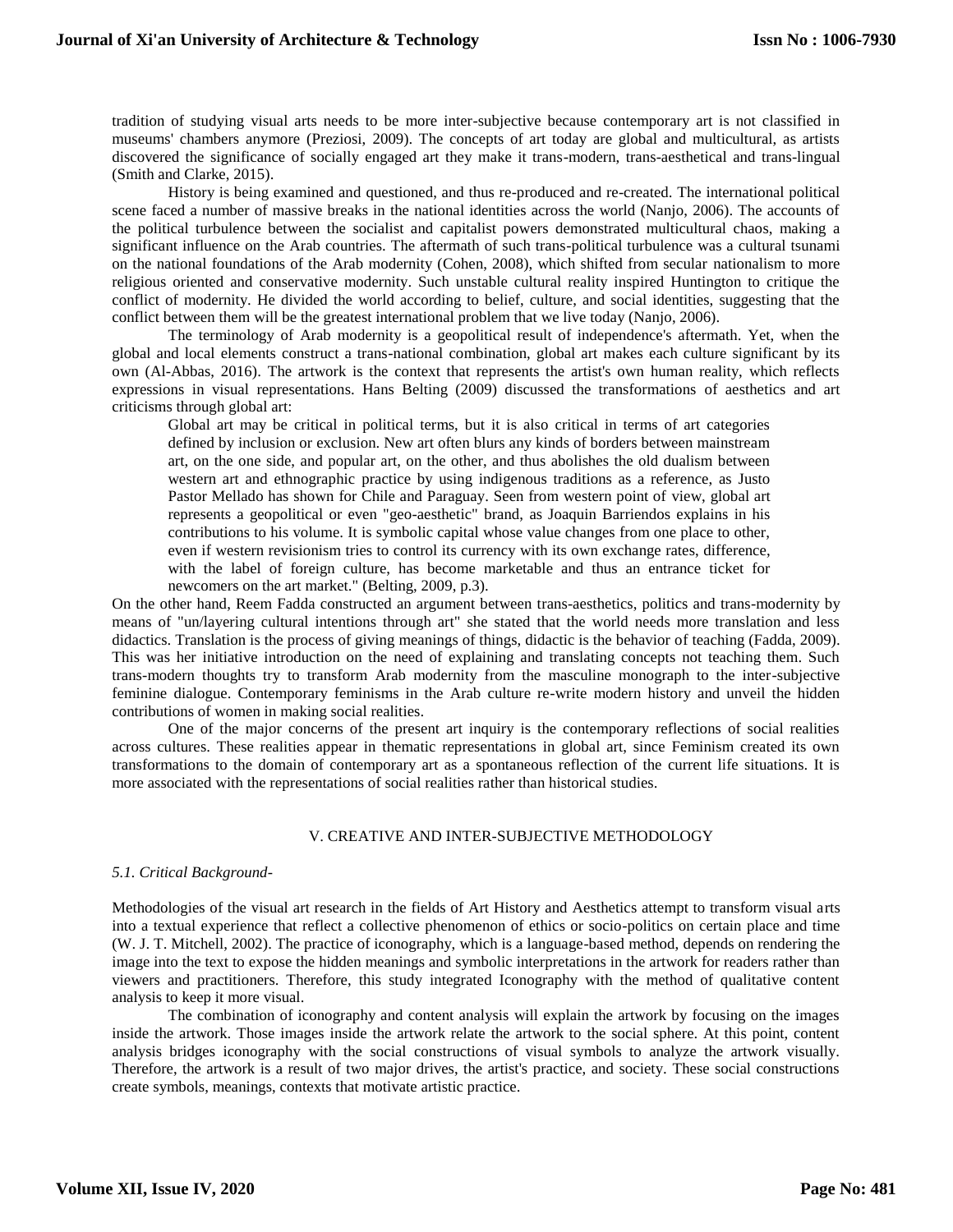In the context of archival research, iconography appeared in the first place for literature and art history intercourses; nevertheless, the present study reconstructed this methodological interpretative process into a higher level of visual capacity. The process of connecting iconographic interpretation into visual orientations makes the archival research more appropriate for the fields of Fine Arts Study. Such a method of investigation led the archival research into extending textual citations and classical writings to describe visual arts (W. J. T. Mitchell, 2002). This assembled a connection within the artwork's visual presence into its textual citations that address the intersubjectivity of archival histories, visual arts, and social systems. The qualitative orientation of the present methodology focuses on the artist as a life maker that turns textual citations into visual artworks.

The purpose of the methodology, in this visual context, is to advance studies on creativity, where professionals, instructors, and viewers involve in the manner of recognition, delivering and identifying contemporary art practices. In this paper, the methodology depends on the critique of the artwork's visual composition, which relates the symbolism of its iconographies to the social constructions of visual culture. Therefore, methodologies are vital engines created to precede into the interconnected knowledge fields to generate art research while exploring collective memories and individual identities that beat the popular visual culture (Mitchell, 2002; Preziosi, 2009; Purgar, 2017; Savin-Badin and Wimpenny, 2014). The present study translates the visual artworks into a critical discourse through methodological tools, where the cultural connections articulated social and political narratives into re-creative modernity.

Classical iconography detached the creative practice from the authentic societal phenomenological intercourses. However, this methodological system refers to the visual culture to explore the artwork, unlike the conventional iconography, which relates to textual citations to translate visual creativities. In this investigation, iconography renders the artwork into a visual subject rather than textual intercourse that presents un-visual and image-less significance. This study depends on the visual orientation of the qualitative analysis because it is proper for the aesthetic research, and it is competent to define the research issues by rendering the visual creativity. This visual critique focuses on the visual interpretation of the artwork's intrinsic and extrinsic values, through connecting its cultural and aesthetic purposes. This generates a significant interpretation for socio/visual cultural knowledge and develops the connections among the artwork and its visual circumstances in methodical and structural procedures (Rose, 2001; Leeuwena and Jewitt, 2001).

 Archival narratives define cultural identities by constructing textual and visual iconographies. Despite the inter-subjectivity between high and popular culture, as well as the intersecting debates of practitioners and theoreticians on the motivations of Art making. Such critical consciousness integrates layers of investigation. Iconography at the beginning reviews the common visuals in the artwork and defines them, merging into the iconographical structure to explain the symbolic connotations that transfer to visual culture. Then, the terminal layer of this methodological interpretation delivers the artwork into rendering cultural, social, visual and political manifestations. Each critique reflects the contemporary practices of each artist in reproducing sociopolitical issues. This critical contextualization constructed a visual mechanism to initiate the study from a focused point through the visual symbols in the artwork and their iconographical significances.

The society is the environment where popular culture grows on the people's narratives when they encounter the diverse portraits of politics. John Rogers Searle (1995) employs the expression of social reality to represent specific social aspects that are not material and not synthetic. He seeks to explain the means of any social phenomenon. This approach, in this study, connects the explanation of visual artworks to their symbolic social meanings that were produced by societies. At the same time, it gives a guideline to analyze social interactions and how the meanings change from one condition to another. The displaced meanings into the social significances indicate an individual or common routine. This is the invisible structure of social reality while justifying the existence of meanings and symbolism through social purposes. From a phenomenological point of view, this explains the constructions of social reality, especially when those social narratives shape individual creativity and its contexts.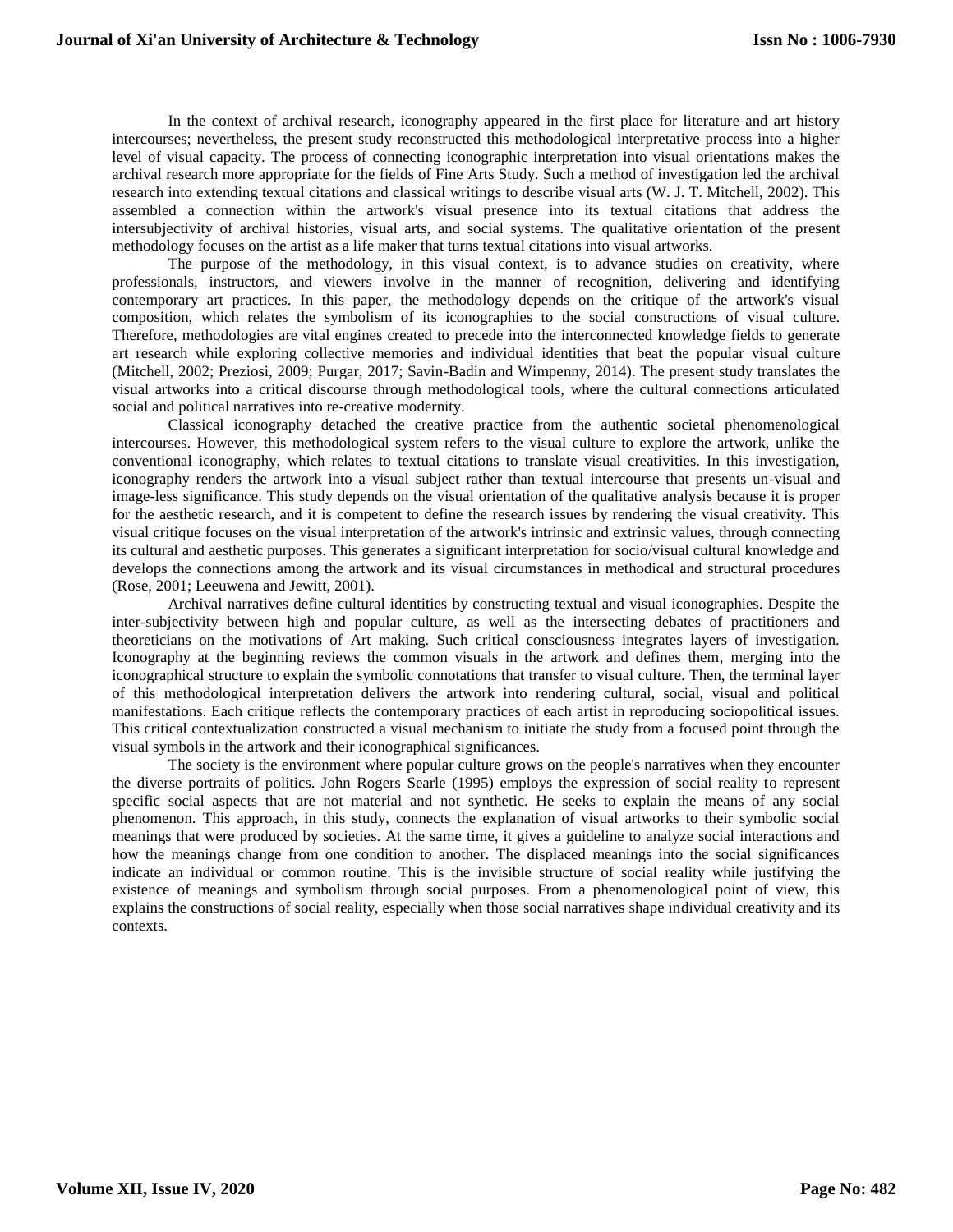

**Figure 1**: The function of methodology in connecting the current artistic practice through social constructions and visual culture.

The archival footage of cultural identities reflected and expressed the place and time of certain works of art and literature, along with politics, religion, and social structures. In other words, the visual documents such as photographs, short documentary movies, and any visual material that represents the popular cultural do indicate the significant temporalities of the lost parts of the puzzle. The popular culture of any society illustrates the common thoughts of people, and the culture is a distinctive feature that helps us to identify intellectual works from a certain place and era (Groat and Wang, 2013).

From critical perspectives, the references that documented the narratives of Arab modernity were more textual rather than visual. They focused on the political histories of the emerging national movements while representing the homogeneous side of the Arab identity, which was intended to advocate the concept of Arab unity against political opponents (Gruber and Haugbolle, 2013). As an after-effect of the textual history, which was unfeminine also, contemporary historians tended to visualize this period of time to shed light on the ambiguous visual culture that was not clearly illustrated by the modern Arab narratives. Re-making Arab modernity in a visual context and representing social issues such as gender roles, sexualities, as well as feminine belongings within the frames of visual cultures. These new trends in visualizing modernity explored the images of gender discourses in visual culture, revealing the image of women in all aspects of social life.

Within the frames of social constructions of Arab modernity, this mismatch appears when one compares the visual representations of society in media against the authentic image of the real society on the ground. Such false representations labeled the popular culture and created a stereotypical image of the Arab society, which was shaped by different dynamics, among the most influential of which is political media which might be directed by political or anti-political bodies (Elouardaoui, 2013). However, Arab popular culture would yield genuine representations if compared to the social reality of the real situation on the ground. The authentic narratives of Arab modernity could be found in the archives of a social environment where everyday people interact.

Amidst the  $12<sup>th</sup>$  Gwangju Biennale, the main theme was Imagined Borders. It negotiated the dilemma of global modernism into the imaginations of the artists' pictorial manifestations. The artists dragged narratives from their realities to reproduce contemporary critique of the past. They investigated the intersection between modernism, gender representations, displacement, immigration, and nostalgia. As well as representations of urban spaces, propaganda, and cultural identities. They practiced trans-aesthetics in their artworks to deliver contemporary reflections on their local/past modernisms.

#### *5.2 Critical Conclusion-*

Art researchers integrated new concepts into the traditional visual methodologies in order to have the capacity to explain art from a contemporary point of view. The human culture today is becoming more visual and rapidly concerned in transferring the textual narratives into visual narratives to follow the temporality of the present. Furthermore, contemporary art is more social today (brown, 2014), artists created big scale paintings to cover big walls inside and outside the public building such as hospitals, banks, and shopping malls. Furthermore,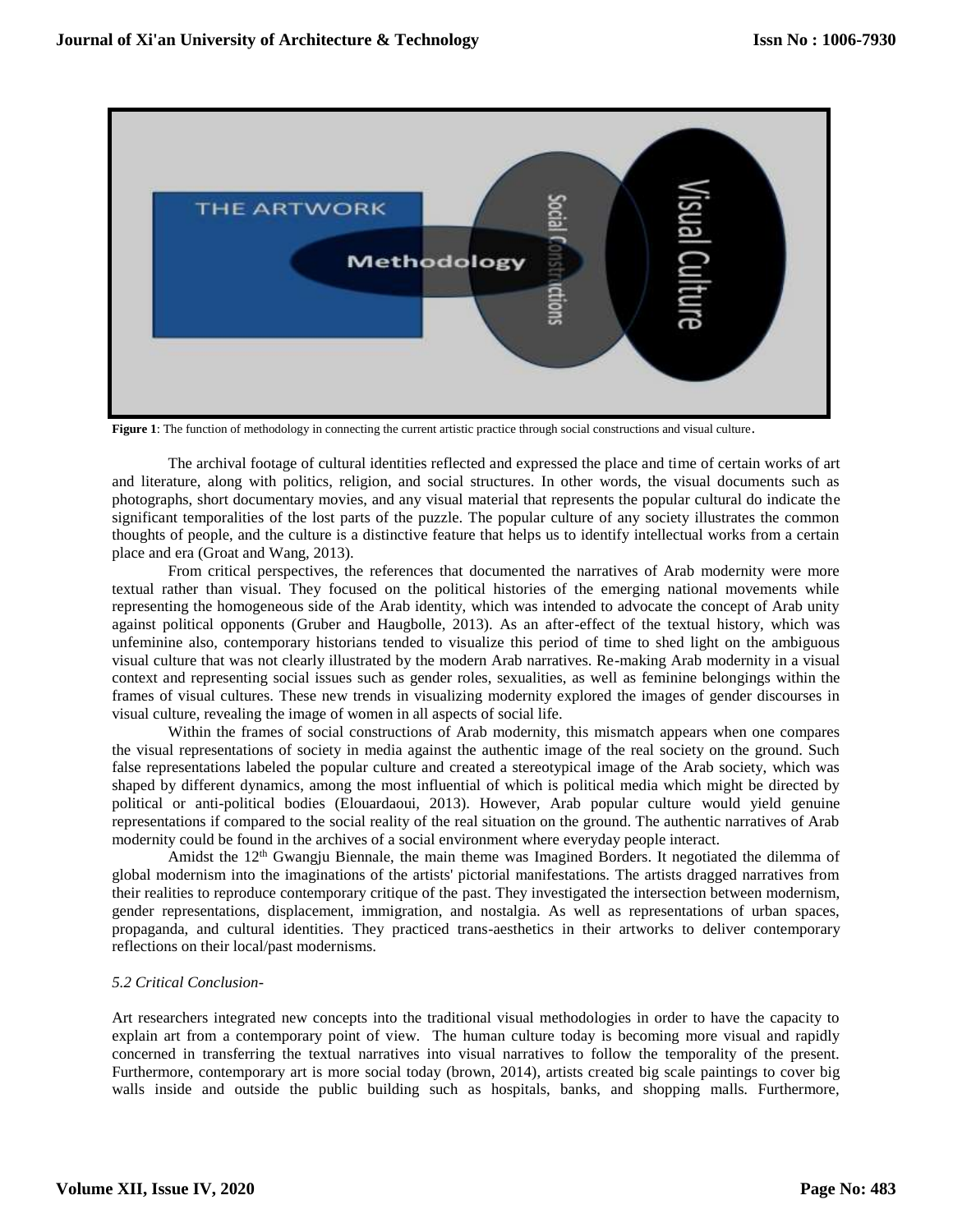contemporary Arab artists represented people's public cultures outside galleries and museums and integrated art with people's social life by painting on the walls they pass by on the way to work or home.

The traditional categories of visual arts are being questioned because the latest changes in information and communication technologies are creating a significant impact on the artists' awareness. Local cultures are more exposed to global replication through mass communication and social media. This provided artists diverse inspirations to reconsider the visual stimulations of everyday life. Furthermore, the cross-cultural practices in societies where people from different social backgrounds meet in schools, hospitals, malls, and airports crossfertilize visual cultures (Boliwski, 2011) to create new motivations for artists to blend their motives with other themes and subjects from foreign lands to hybridize themes and techniques in new artworks.

In such a social context, the artist reflects himself by representing society being a human processor of all these data received from surrounding space. Besides, the artist constructs identity by interacting with the social environment; by gaining experience from others who share the same cultural identity, observing the similarities and differences with others. The artist develops cognition according to the social and cultural daily codes, reflecting theoretical and practical experience, which depends on social-cultural knowledge. Furthermore, the artist reflects the society's contemporary culture; and takes part in representing cultural identity. Depicting values and integrates these values with contemporary cultural concepts, as they integrate also with another factor that affects the cultural identity like politics, socioeconomics, and religion.

#### VI. THE ANALYSIS

#### *6.1. The Trans-Modern Narratives and the Contemporary Crisis Of Identity-*

Art today re-creates narratives in different trends. An inter-subjective fashion locates time and re-constructs it to create transitions in texts, images, sounds, music and all the sociopolitical and cultural components from the past to the present. This study reconstructs the concepts of Arab modernity into the current artistic practices, as artists reinvestigate modernity to represent its issues and symbols in their contemporary art. This trans-modern practice located the ambiguous role of women in the historical accounts of social, political, and cultural contexts. The feminist contribution in documenting the narratives of Arab modernity is the lost part of the puzzle, which is the subject of the current inquiry.

In the turbulent context of defining Arab Art, that reflected socio-political issues from a mainstream point of view as well as a hyper individual point of view. The current study encountered the "social reality representations in art" within the dynamics of Arab trans-modernity as a phenomenological result of the cultural, political and economic impacts on the Arab popular cultures.

Gwangju Biennale expressed the main theme of the exhibition by representing individual and social identities to investigate the narratives of urban spaces, which open for inter-subjective ideas and concepts to conduct further exploration of the social issues like political propaganda, and the issue of feminist identity while rendering the interaction between the artist and his environment. The 12th Gwangju Biennale highlighted the Social Reality issues by encouraging artists to express what is happening in their social environments, the exhibition clustered stories from each society. In each part of the exhibition, we see a personal point of view expressed by an artist from some country. This main approach of the biennale demonstrated global and local concerns of people living across Asia; also, it showed many topics that differed from one culture to another, leading into a wide range of diverse issues and subjects. However, the personal touch of each artist was obvious; still, we could see the influence of his or her society on the artwork

In the frames of modern popular cultures**,** finding independent characteristics of Arab art is quite problematic, as Arab modernity needs trans-aesthetics to evaluate the productions of high and popular arts that hybridized western and eastern symbolism and iconographies. Since artists critique the established concepts of the common visual culture by evoking new arguments between its conventional and unconventional contents. The definitions of contemporary art are miscellaneous due to the diverse narratives of its identities [\(Robertson](https://www.google.jo/search?tbo=p&tbm=bks&q=inauthor:%22Jean+Robertson%22&source=gbs_metadata_r&cad=4) and [McDaniel,](https://www.google.jo/search?tbo=p&tbm=bks&q=inauthor:%22Craig+McDaniel%22&source=gbs_metadata_r&cad=4) 2013) because artists represent countless themes negotiating inter-subjective levels of narratives and symbols. The accounts of the current Arab art identified unconventional practices such as performance art, video art, and installation art, while many Artists still practice painting, sculpture, photography as well as indigenous handcrafts while they blend all those practices in unpredictable renovations (Al-Abbas, 2016).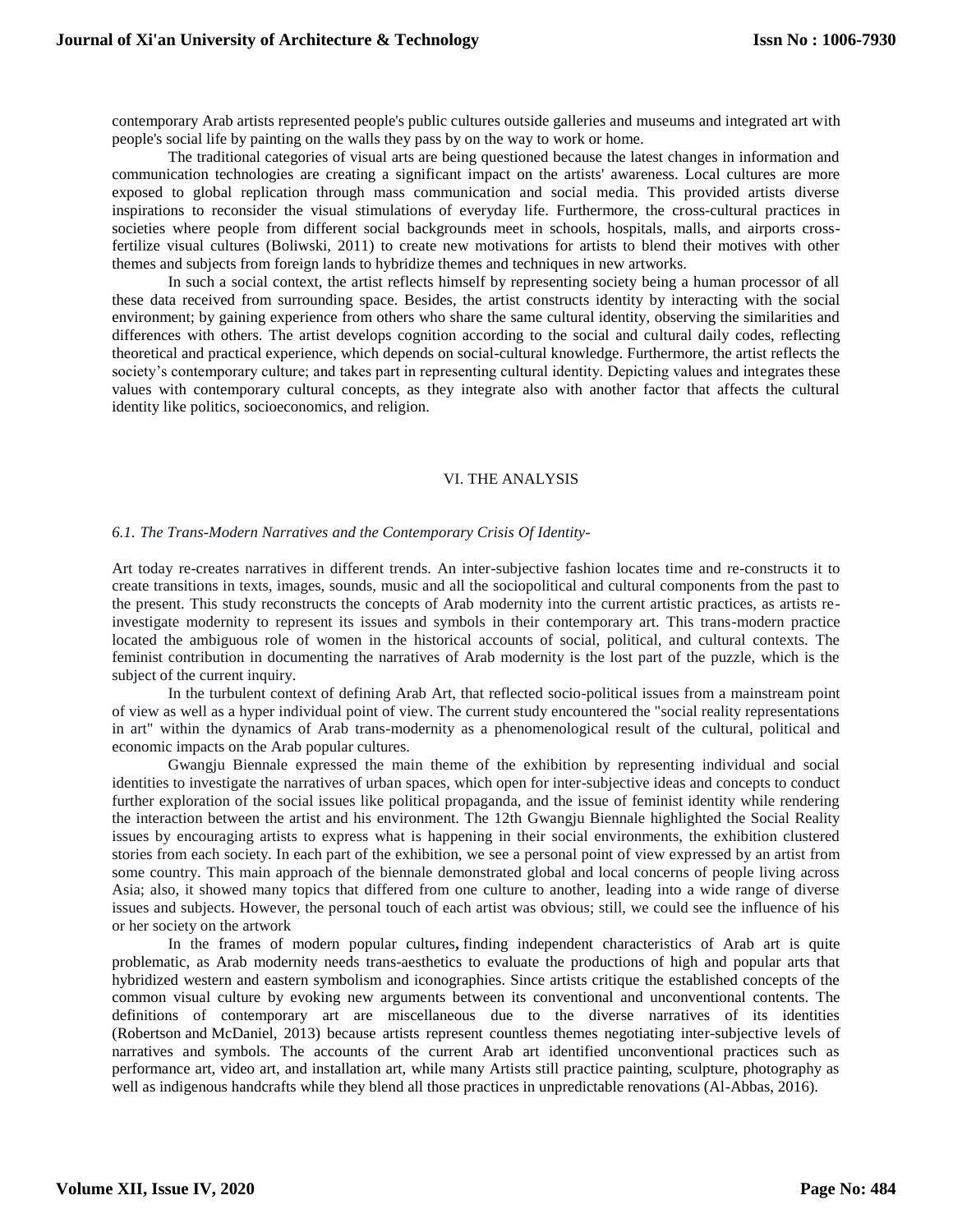In the present analysis, two female artists in the 12th Gwangju Biennale critiqued the male-driven Arab modernity and re-created its missing femininity. They focused on transferring the focal point from its masculine to its feminine side. Each artist individually re-examined found archival materials, which included different kinds of documents such as photographs, slides, archeological illustrations, and architectural designs. Alaa Younis represented the sociopolitical contexts of a national gymnasium, which had been re-designed and re-morphed, unlike the original design due to the changing political powers in Baghdad. And Alia Farid represented the social and political realities that interrupted the construction process of a national museum in Kuwait city ("2018 Gwangju Biennale," n.d.).

*Imagined Borders* is the main theme of the 12th Gwangju Biennale divided into 7 subthemes where the 164 artists were distributed in relevant groups to represent each subtheme. The two artworks investigated in this analysis were among other artworks grouped in the context of one of the 7 subthemes, which was *Imagined Nations/Modern Utopias*. Booth artworks illustrated the ambiguous narratives of landmarks by investigating abandoned archives. These archives represented obscure narratives of Baghdad and Kuwait cities because they depicted unfinished projects intended to symbolize national identity "to be constructed" during the period of nation-building in Iraq and Kuwait after independence in the second half of the 20th century.

#### *6.2. Between Dig and Display by Alia Farid-*

Negotiating, but not labeling, the local/Arab paradox of feminine identity between appearance and disappearance, this artwork installed several pictures on one continuous wall in the  $12<sup>th</sup>$  Gwanngjo Biennale. Those pictures were re-produced from the Kuwait National Museum's archives, which was uncompleted imagination of Kuwait's cultural identity, nor an achievement during its modernity. As per the following artwork's curatorial statement:

…the Kuwait National Museum was designed by French architect Michel Ecochard in 1961, exemplifying the arrival and fallout with modernity in the Arab state of Kuwait. In this work, the artist presents a selection of documentation found in the storage basement of the nevercompleted museum. A mixture of ancient and recent artifacts, this disparate group of objects demonstrates a society's struggle to articulate its own history. Here, Farid enlarges pages from archaeological records of clay figurines, rose water dispensers and a Sumerian seal ("2018 Gwangju Biennale," n.d.).



**Figure 2**: Alia Farid, Installation view "*Between Dig and Display*", Gwangju Biennale 2018, Imagined Borders. Image courtesy of Gwangju Biennale Foundation.

Farid's installation of archeological images constructed manifest and latent iconographies. The manifest iconography illustrated the existence of a prehistoric civilization, symbolizing national identity in the context of an anonymous museum. Into which, the scene of antiquated figurines was intended to represent a particular time in the very early being of a nation, constructing a monologue of a national history of an emerging modern state. This is a superficial implication of the artwork while the iconological meaning is rather more sociopolitical. The latent message critiqued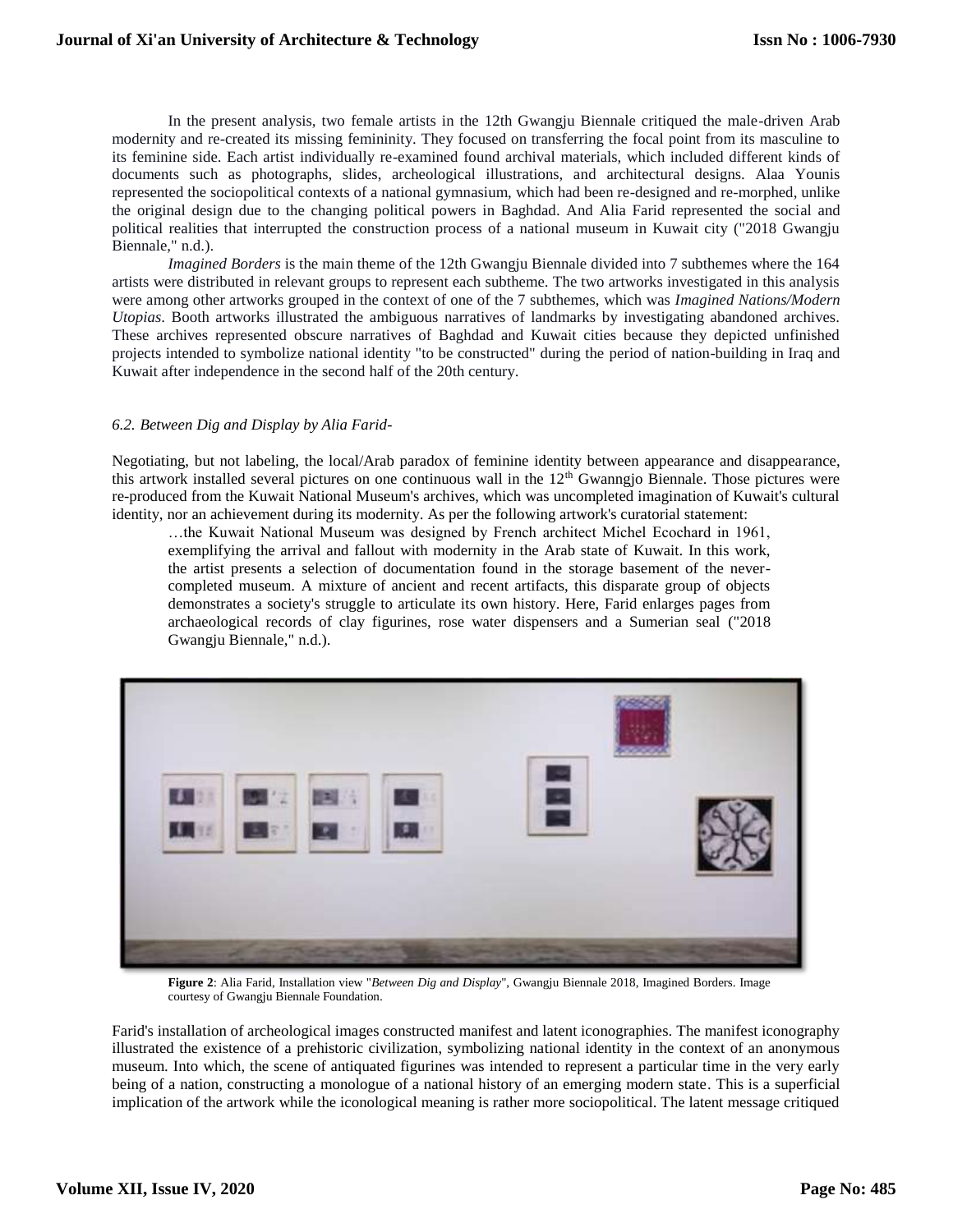the fragile modernity which failed to complete a national museum. It was pseudo political representation of the national identity, which tried to dedicate this museum as a record of an exclusionary official history rather than a landmark of multicultural modernity (Al-Ragam, 2014). The museum projected trans-modern symbolism of political and cultural conflicts, signifying the inconsistent urbanization process which started with the Kuwaiti-Arab modernity around the 1960s passing through the dialectic issues of national identity to the destructive realities of the 1990 Gulf War.



**Figure 3:** A destroyed part of the Kuwaiti National Museum after the 1990 Gulf War (Al-Ragham, 2014).



**Figure 4:** view of the Kuwaiti National Museum (Al-Ragham, 2014).

Re-making these archived documents into one installational artwork developed its narratives from symbolic modernity to critical reality. The artwork's context turned to be a critical instrument to re-evaluate number of issues, which are the incomplete museum, incomplete national/cultural identity along with the inconsistent modernity. This modernity left an abandoned archive instead of creating a national museum (Brito, 2018), reflecting a failure in representing diverse cultural identities, which were over simplified in the museum's context. The inter-subjective iconography of this artwork resisted the social constructions of the past (Al-Ragam, 2015), and connected the reality of the failed national museum with the reality of the failed modernity.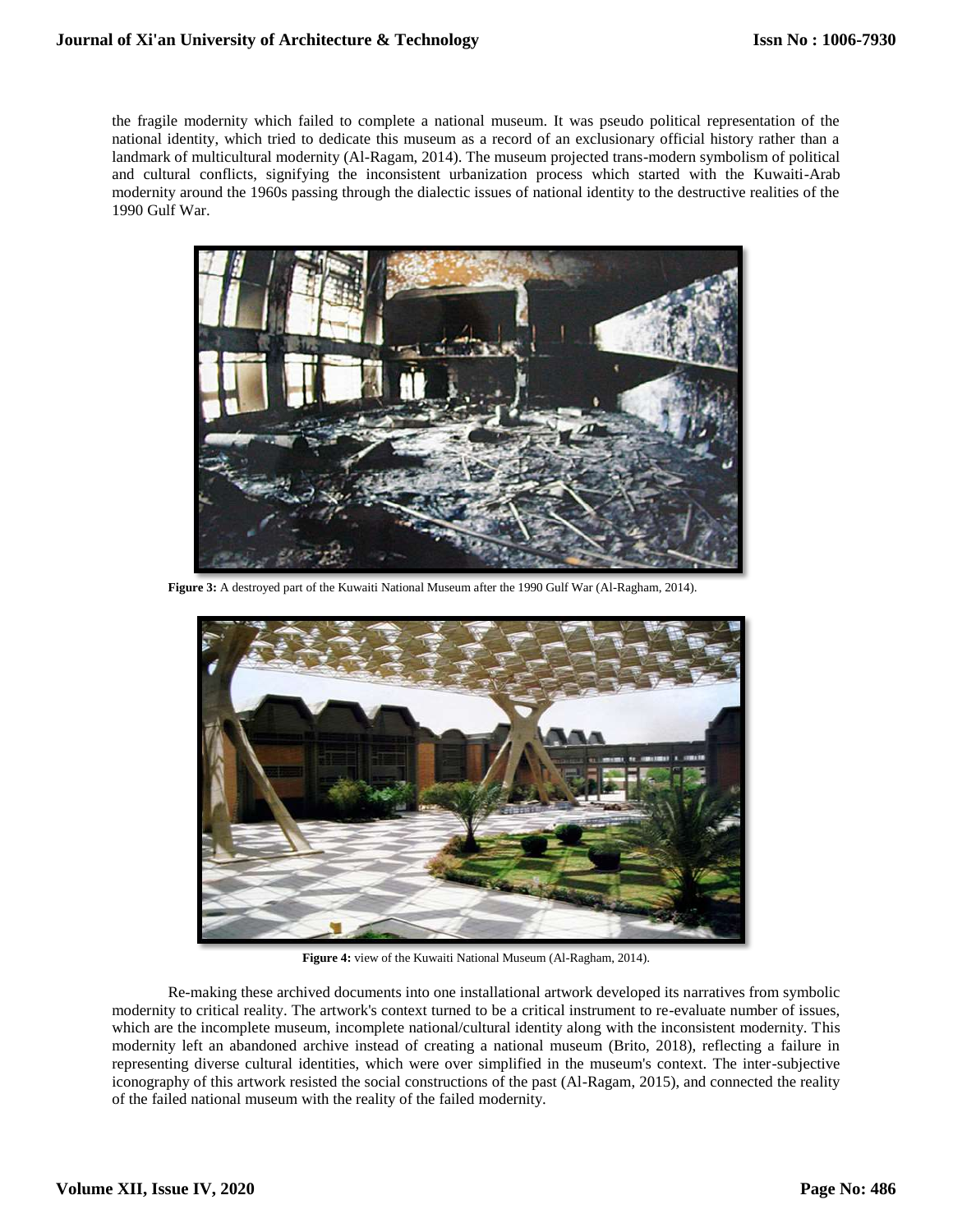

**Figure 5**: The frame on the right is the original detail drawn and enlarged from Frid's installation, and redesigned in the frame on the left.

*"Between Dig and Display"* suggested a paradox of two contrasting acts. "Digging" is the act of searching and finding hidden, abandoned and conceived objects, while "Displaying" is the act of showing objects and making them obvious, apparent and understandable. The previous illustration enlarged the text, and highlighted it in red, to show the paradox in the translated text from Arabic to English language, regardless to which text is the original. The Arabic text does not reflect the exact translation; it converted "mother goddess" to "motherhood" in order to make the text less provocative for conservative religious readers who are iconoclastic towards representing human figures as gods or idols. The popular culture in Kuwait, at some stage of its modernity (Hussain, 2012), did not tolerate spiritual differences, nor did tolerate nudity or any sexual representations in language or visual arts. In the exhibition's multicultural context, Farid projected "*Between Dig and Display"* to parallel Gwangju Biennale's global space with Kuwait National Museum's local space, while the iconographies of this artwork visualized the paradoxes among international versus national, global versus local, and contemporary versus modern. The dynamics of popular and social cultures in both spaces intersect with the nature and the content of the visual dialogue in the exhibition. The combination of Arabic and English texts in the artwork does not illustrate a language analysis, nevertheless dig deeper in the iconologies of the artwork to indicate the gap between the visual culture and the popular culture during the time when the national museum failed to exist (Al-Ragam, 2014; 2015). This artwork represented visual and textual iconoclasm, which have existed during the Arab modernity and also may have existed through different early and late histories of the Arab culture (McKenzie, 2013). As the phrase "lower chest" was not converted to Arabic because it suggests a sexual connotation of the female body, which should not be represented according to the common social culture at that time.

The photographic installation composed the feminine identity with the narratives of "Arab" iconoclasm, which had different waves of different religious and political orientations across the present and the past of the Arab region (McKenzie, 2013). The phrase "the breasts are missing" passes through booth languages indicating the harm on the small statue of the female body. A detail that shows a possibility of a deliberate iconoclastic act that symbolizes certain beliefs, cultures and temporalities. The pictorial nostalgia in this artwork critiqued the Kuwaiti modernity and interconnected it with the unfeminine past/unfeminine present (Al-Ragam, 2015). Such contemporary artistic practice investigated the historiographers' discourses with pop culture and media, and critiqued museums to be over simplified and exclusionary in representing the cultural identities. Furthermore, the politics of covering and uncovering the feminine identity are subject to change from time to time according to the dominant powers.

Farid did not only represent archaeological records. She created a paradox that showed cultural products labelled with words and texts that indicate divergent socio-politics. This metaphor conveyed latent symbolism into the image, which represented something while the text in the same artwork, represented something else. The texts and images, from inter-subjective point of view, have aboriginal cultural meanings. Femininity as word/icon represented motherhood, or goddess; it was a symbol of social relationships when people shared common collective beliefs. It supposed they were united, and gifted because they followed the same collective beliefs, cultures and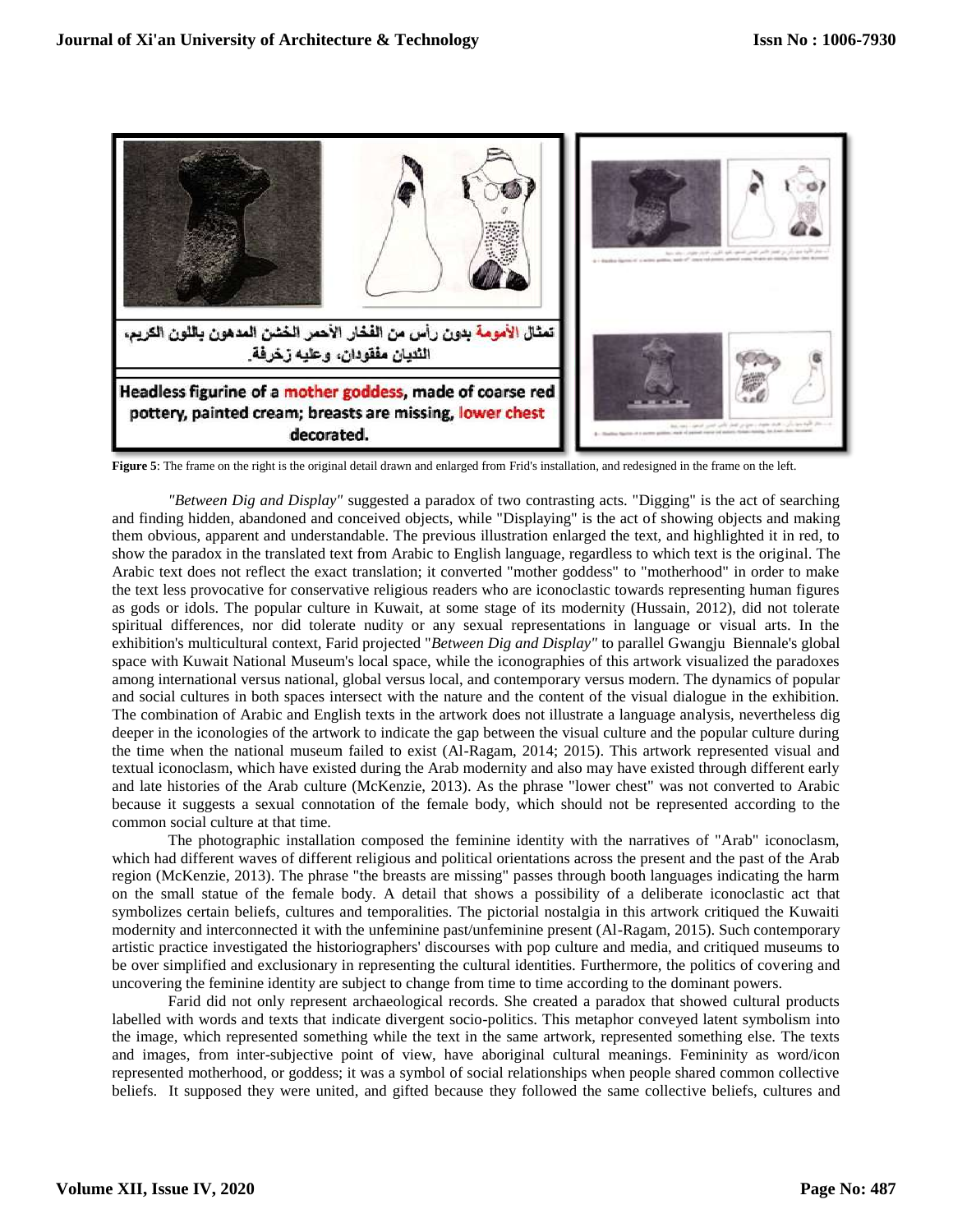politics. The issue of nostalgia, identity as well as systems of how symbols and meanings were articulated are more significant that the mere pictorial properties of the artwork.

#### 6.3. *Plan (fem.) for Greater Baghdad by Ala'a Younis***-**

In order to manifest the feminine narratives as a synonym to male narratives within Baghdad's modernity, this installational artwork represented feminine images into its various visual spaces. Those spaces are a one contentious wall of pictures, containing archived imagery. In front of which is a table-like-stage holding a white 3D model (maket) of a gymnasium architectural design. Younis explained the connection between those different elements, attributing Refaat Al-Chadirji's records on a number of Baghdad's landmarks he facilitated during his service in the public sector. The significant of those landmarks are the monumental relief sculpture made by Jawad Saleem entitled *the Freedom Monument*, and Le Corbusier's gymnasium designed for Baghdad's sport center around the 1960s of the  $20<sup>th</sup>$  century.



**Figure 6:** Detail of *Plan (fem.) for Greater Baghdad* showing different female images. The crouching women on the red background imitated the crouching mother appearing in Saleem's *Monument of Freedom* (A. Younis, personal communication, Jan 8, 2019).



**Figure 7**: Le Corbusier gymnasium, Baghdad.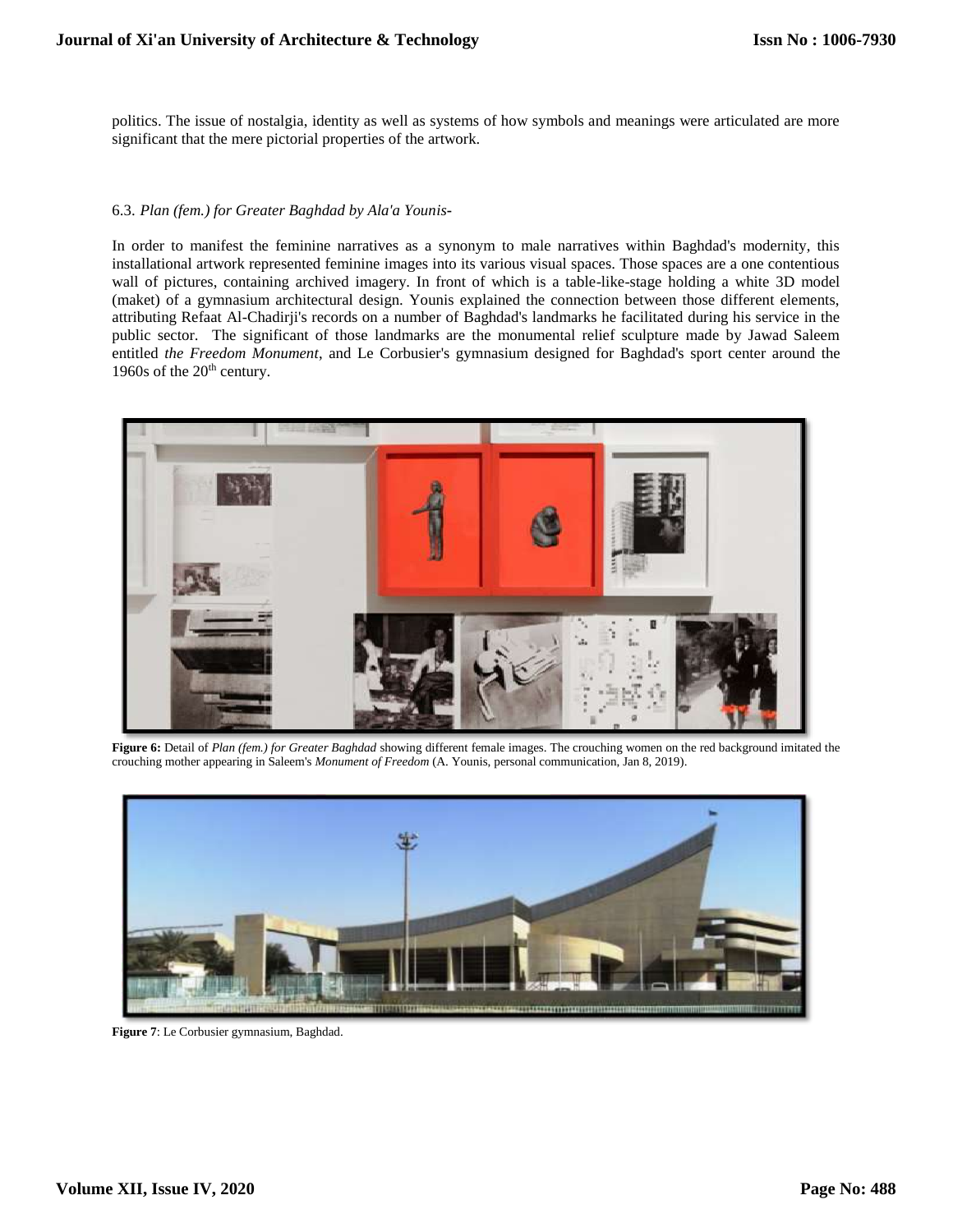

**Figure 8**: Detail of *Monument of Freedom* by Jawad Saleem (1958), on the right appears the figure of the crouching mother over her son, which appeared also in Younis's artwork.

Younis artwork re-created the inter-subjectivity of Al-Chadirji's endeavor with Le Corbusier and Saleem by constructing a hybrid composition that collected feminine symbolisms from their sculptural, architectural and textual narratives. The artwork hybridized the diversities of the feminine image that appeared in different parts of Chadirji's narratives, explained by the following artwork's statement during the 12<sup>th</sup> Gwangju Biennale:

This work explores Baghdad during a period in the 1950s … Inspired by a set of 35mm slides taken in 1982 by the influential Iraqi architect Rifat Chadirji, Younis's project follows the political, social and cultural forces surrounding the conceptualization and construction of a gymnasium, originally designed by Le Corbusier, but completed in 1980 during Saddam Hussein's reign. The gymnasium metamorphosized through a number of iterations over 25 years. The work creates an architectural narrative—through the female protagonists involved in its making—revealing as much about the architecture as it does the history of Baghdad during a turbulent period of time ("2018 Gwangju Biennale," n.d.).

While Le Corbusier's gymnasium represented a momentous part of Baghdad's political, social and cultural history, Younis's artwork re-created the same historical context and represented the city's feminine narratives articulating into the social spaces of this gymnasium (Elwakil, 2018). The story of documenting the narratives of this gymnasium started with Balkis Shararah who used to visit Rifaat Al- Chadirji, her husband, during his jail moments in Abu Ghraib prison. She passed the manuscripts Al-Chadirji authored, which later turned one of his books entitled AL-Ukhaidir and the Crystal Palace. This book documented a significant part of Baghdad's modernity during the process of nation building when number of public urban center were assigned to international architects such as Le Corbusier and Frank Lloyd Wright (Al-Chadirji, 2013). The artwork of *Plan (fem.) for Greater Baghdad* emerged beyond the male driven modernity and highlighted the contributions of the female protagonists such as Balkis Shararah, who helped in saving a very latent part of Baghdad's sociopolitical narratives.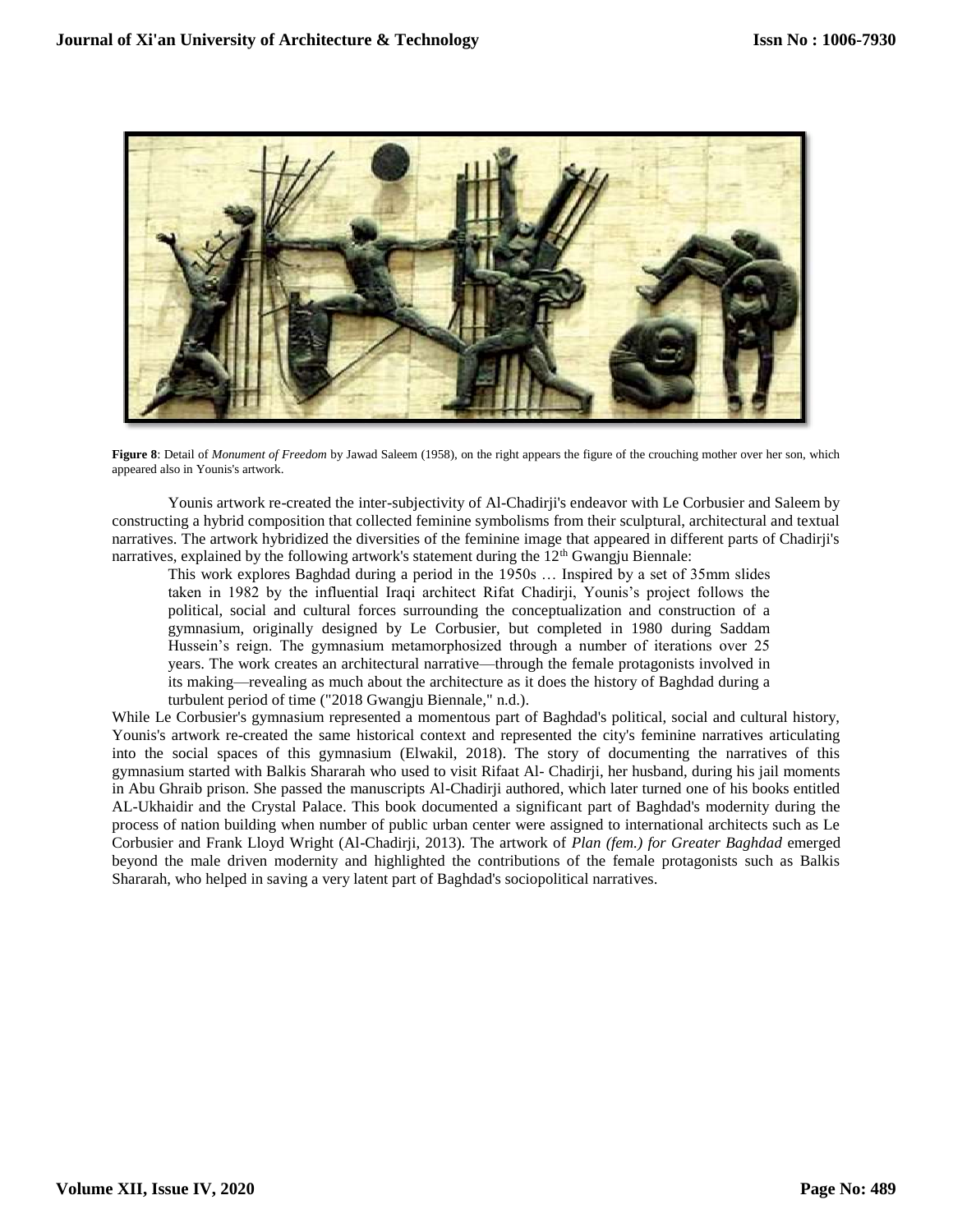

**Figure 9**: Illustration of the crouching women in Saleem's and Younis's artworks.



**Figure 10**: Ala'a Younis, Installation view of *Plan (fem.) for Greater Baghdad*, Gwangju Biennale 2018, Imagined Borders. Image courtesy of Gwangju Biennale Foundation.

The crouching mother holding her child in Saleem's artwork resembles the crouching woman in Younis's, who held a book or a small model of a building. In this context of dualism, feminine Baghdad manifested through number of symbols. Al-Chaderji's book was the connection between Younis's artwork and Baghdad's modernity. The artwork is crowded of symbols which are interconnected, where the female images appeared in different parts of the pictorial composition representing different chapters of Chadirji's book.

Neither Younis nor Le Corbusier lived in the modern Baghdad, But Al-Chadirji did. His archives inspired Younis and made her re-construct the city's narratives into her artwork, and thus created a spot of romantic connection rather than a realistic one. She did not witness Baghdad's modernity, though she imagined through Al-Chadirji's archives. The figures in the artwork suggested symbolic moments in Baghdad's modern history, which was affected directly by the political events that left clear impact on the society. Nevertheless, the artwork indirectly shed light on the current Iraqi social reality, representing the tough moments of those regular people who negotiate daily life issues with hardship and fear.

The impact of political aesthetics on the trans-modern and contemporary arts appeared in different negotiations between architecture, sculpture and archival photography in *Plan (fem.) for Greater Baghdad*. It was manifest in Baghdad and latent in other countries, as artists displace to other countries, where they re-create different narratives into different art scenes. Exoduses and cultural destructions threatened individual and collective identities within the global social context. The nostalgic themes influenced this artwork reflecting different temporalities with the past. The Baghdadi trans-modernity and its social constructions appeared in this artwork where Younis rendered feminism as a central topic, while depicting the social transformation of Baghdad in the second half of the 20<sup>th</sup> century in her contemporary artwork. She investigated a momentous period of narratives within a turbulent political reality, which made significant transformations in the social structure of contemporary Baghdad.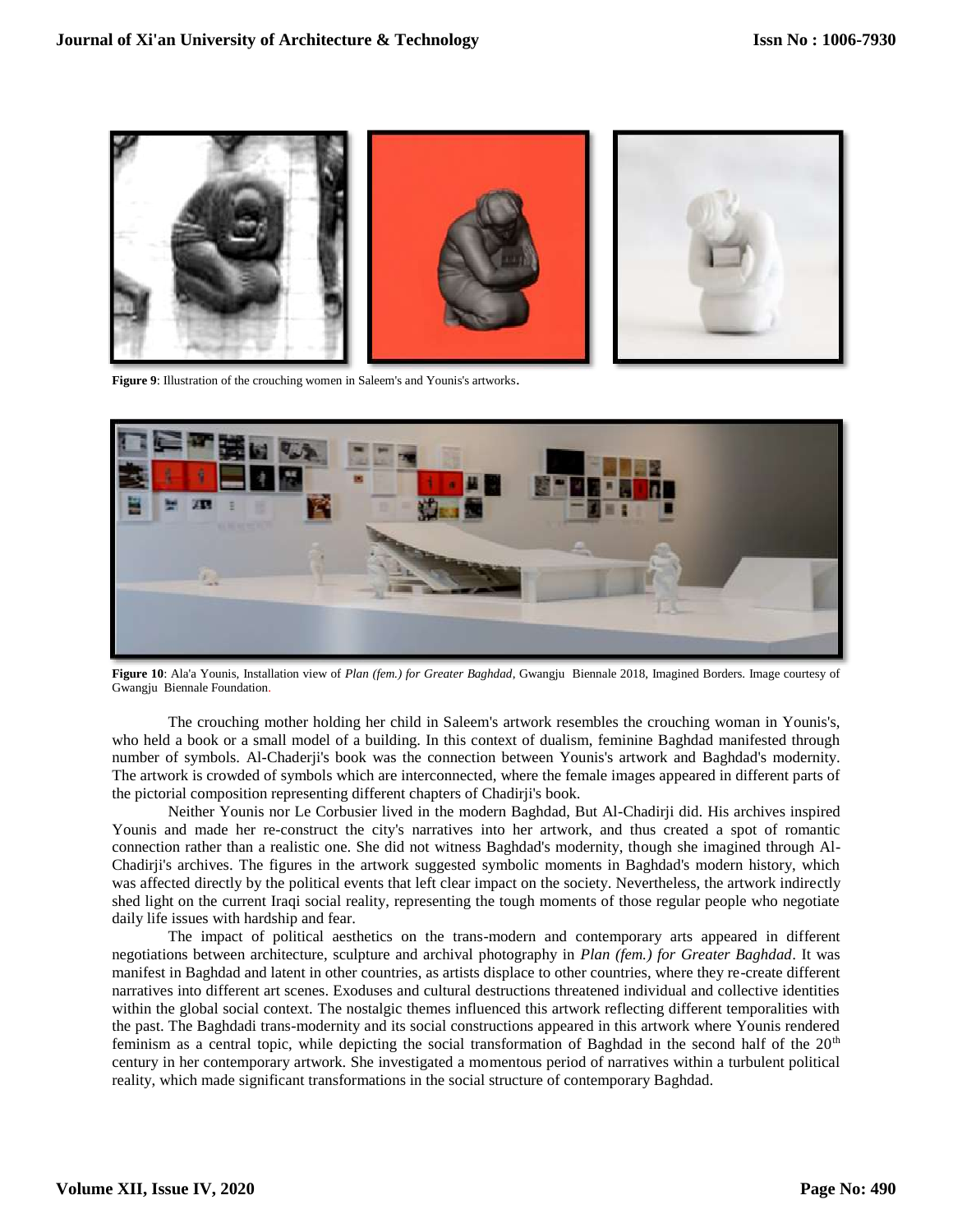The big scale transformations re-created new issues of identity evoking artists to investigate new systems of expression and symbolism. The nationalist subject matter manifested the portrayal of social dynamics and the narratives of local people, when the utopian artwork inter-contextualized symbolisms of social layers connecting narratives, temporalities and geopolitics. This artwork investigated the metamorphosis of urban space and people's narratives, representing their identities in different compositions. It reconstructed the visual space, and composed symbols to narrate the story of feminine Baghdad.

### VII.CONCLUSION

Such state of affairs -of the unfeminine modernity- created the contexts of the installational artworks made by Alaa younis and Alia Farid. Each one of them assembled symbols, narratives and objects to represent the temporalities of two different cities. The artworks translated the man's political historiography to woman's social account. It reflected the popular culture of the post-independence era in the newly developing Arab cities, and social realities where society lived and exchanged daily situations. Each artwork focused on a public urban center, younis's represented a national gymnasium while Farid's represented a national museum. Those buildings were partially constructed or left unfinished symbolizing a narrative metamorphosis of the modernization process, which intended to construct national identities, at that time, and to be a sign of a modernized society. Such historic interruption created incomplete representations of social constructions or, in other words, incomplete constructions of social symbolisms.

The significant content of these artworks is the process of remaking history. The artworks are not finished in the conventional terms; they are not like a finished landscape painting where the details, shadows and linear perspective are fully rendered with highly finished oil paints. Yet, those artworks do evoke a dialogue with history to investigate the reality of the past; they illustrate the history with visual material. And invite the viewer to interact with them and enter the circulation of critiquing and analyzing the social realities of Arab modernity. The artworks focused on the process of constructing the Arab modernity's meanings, through investigating the spaces of the popular culture and revealing its ambiguous femininity (Groat and Wang, 2013).

The study represented sociopolitical narratives through inter-subjective layers, constructed by each artwork in re-making the archived documents. The layer of time, where the contemporary artworks investigate the narrative values, by juxtaposing the modern social realities of the previous century versus the contemporary social realities of today. And the layer of feminine perception conducted by the female artist, which reinterpreted symbolisms in the artworks.

 The fragile Arab modernity is significant re-creational material, where the artists rearticulated its symbols through rendering the trans-modern narratives into contemporary feminine/feminist art practice. The dilemma of this study rendered the narratives in the artworks. Where the artists did not choose contemporary contexts, instead they selected historical context, and dragged it into their contemporary art practice. It articulated social symbolisms from past era into contemporary artworks. In other words, they dragged the historical narratives into contemporary art practice.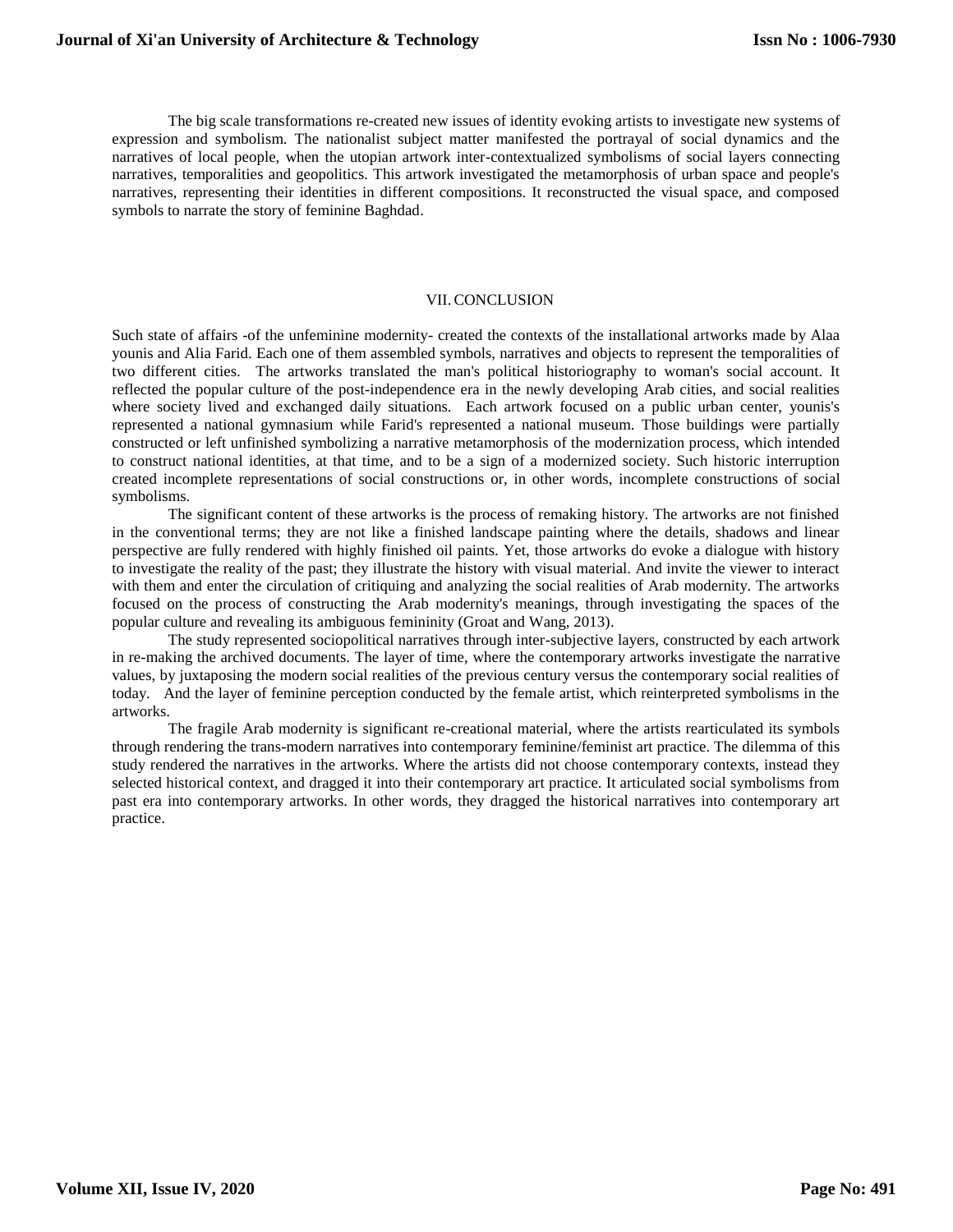#### REFERENCES

- [1] 2018 Gwangju Biennale. (n.d.). Retrieved from Gwangju Biennale website: <https://www.gwangjubiennale.org/en/biennale/event/composition.do>
- [2] Al-Abbas, M. (2016). *Contemporary Middle Eastern Social Reality into Global Art in Singapore Biennale*. (unpublished thesis of doctor of philosophy). Department of Art and Design, Faculty of Art, Computing and Creative Industries, Sultan Idris Education University: Malaysia.
- [3] Al-Ali, N. (2012). Gendering the Arab Spring. *Middle East Journal of Culture and Communication*, 5, pp. 26–31. Retrieved from <https://core.ac.uk/download/pdf/2794805.pdf>
- [4] Al-Chadirji, R. (2013). **البلوري والقصر األخيضر***] AL-Ukhaidir and the Crystal Palace]*. Damascus, Syria: Al-Mada Publication Company.
- [5] Allam, R. (June 2008). Countering the Negative Image of Arab Media: Toward a "Pan Arab Eye". *Media watch project*. The Middle East Institute. No. 15, pp. 1-8.
- [6] Al-Ragam, A. (2014). The Politics of Representation: the Kuwait National Museum and Processes of Cultural Production. *International Journal of Heritage Studies*, 20(6), pp. 663-674. doi: 10.1080/13527258.2013.834838
- [7] Al-Ragam, A. (2015). Critical nostalgia: Kuwait Urban Modernity and Alison and Peter Smithson's Kuwait Urban Study and Mat-Building, *The Journal of Architecture*. doi: 10.1080/13602365.2014.1000679
- [8] Assmann, J. and Czaplicka, J. (Spring Summer, 1995). Collective Memory and Cultural Identity. *New German Critique*, 65 (Cultural History/Cultural Studies). pp. 125-133.
- [9] Belting, H. (2009).*Contemporary Art as Global Art A Critical Estimate*. In Belting, H. and Buddensieg, A. (Eds.). *The Global Art World: Audiences, Markets, and Museums.* Ostfildern: Hatje Cantz Verlag.
- [10] Brito, D. (2018, November 6). Alia Farid: Museums Aren't Very Accurate [Web interview article]. Retrieved from <https://www.contemporaryand.com/magazines/alia-farid-museums-arent-very-accurate/>
- [11] Broadbeck. Felix. (2002). a Cultural Forum: Corporate Cultures in Global Interaction. Gutersloh.
- [12] Cohen, R. (2008). Global Diasporas an Introduction. London and New York: Routledge.
- [13] D'Alleva, A.(2005). *Methods & Theories of Art History.* London: Laurence King Publishing Limited.
- [14] D'Alleva, A.(2006). *How to Write Art History.* London: Laurence King Publishing Limited.
- [15] Dussel, E. (2012). Transmodernity and Interculturality: An Interpretation from the Perspective of Philosophy of Liberation. *TRANSMODERNITY: Journal of Peripheral Cultural Production of the Luso-Hispanic World*, 1(3), pp. 28-59. Retrieved from <https://escholarship.org/uc/item/6591j76r>
- [16] Elouardaoui, O. (2013). The Crisis of Contemporary Arab Television: Has the Move towards Transnationalism and Privatization in Arab Television Affected Democratization and Social Development in the Arab World?. *Global Societies Journal,* 1, pp. 100-114. Retrieved fro[m http://escholarship.org/uc/item/13s698mx](http://escholarship.org/uc/item/13s698mx)
- [17] Elwakil, M. (2018, April 12). Plan(s) for Greater Baghdad: How hidden stories shape iconic cities a conversation with Ala Younis [Web interview article]. Retrieved from [https://madamasr.com/en/2018/04/12/feature/culture/plans-for-greater-baghdad-how-hidden-stories-shape](https://madamasr.com/en/2018/04/12/feature/culture/plans-for-greater-baghdad-how-hidden-stories-shape-iconic%20cities/)[iconic cities/](https://madamasr.com/en/2018/04/12/feature/culture/plans-for-greater-baghdad-how-hidden-stories-shape-iconic%20cities/)
- [18] Exell, K. (2016). Modernity and the Museum in the Arabian Peninsula. New York, USA: Routledge**.**
- [19] Fadda, R. (2009). Un/layering Cultural Intentions Through Art. In Amelie Cherlin et al., *Tarjama /Translation Contemporary Art from the Middle East, Central Asia and its Diasporas*. Chicago: East & West Publications. pp. 16-19.
- [20] Filipovic, E., Van Hal, M. & Ovstebo, S. (2010). *The Biennial Reader.* Bergen, Ostfildern: Bergen Kunsthall, Hatje Cantz.
- [21] Groat, L. and Wang, D. (2013). Architectural Research Methods (2nd ed.). New Jersey, USA: John Wiley & Sons, Inc.
- [22] Grosenick, UTA. (2005). *Women Artists in the 20th and 21st century*. Hohenzollernring: Taschen.
- [23] Grovier, k. (2015). *Art Since 1989*. London: Thames and Hudson.
- [24] Gruber, C. and Haugbolle, S. (Eds.). (2013). Visual Culture in the Modern Middle East: Rhetoric of the Image. Indiana, USA: [Indiana](http://muse.jhu.edu/search?action=browse&limit=publisher_id:3)  [University Press.](http://muse.jhu.edu/search?action=browse&limit=publisher_id:3)
- [25] Hussain, M. (2012). *Modern Art from Kuwait: Khalifa Qattan and Circulism* (thesis of doctor of philosophy). Department of History of Art, School of Languages, Cultures, Art History and Music, University of Birmingham: UK.
- [26] Kamrava, M. (2005). The Modern Middle East: A Political History since the First World War. California, USA: University of California Press, Ltd.
- [27] Leeuwen, T. V. & Jewitt, C. (2001). *Handbook of Visual Analysis*. London:SAGE Publication Limited.
- [28] LeVine, M. (2015). When Art Is the Weapon: Culture and Resistance Confronting Violence in the Post-Uprisings Arab World. *Religions*, 6, pp. 1277–1313. doi:10.3390/rel6041277
- [29] McKenzie, J. (2013). *Iconoclasm in Petra and the Other Nabataean Sites*. In Khairy, N. and Weber, T. (Eds.). *Studies on the Nabataean Culture* (conference proceedings). Amman, Jordan: publications of the Deanship of Scientific Research, the University of Jordan.
- [30] Mellor, N. (July 2010). *Empowering Women through the Arts*. In The Middle East Institute. State of the Arts Volume VI: Creative Arab Women. Washington, DC: The Middle East Institute. pp. 7-9.
- [31] Millner, J., Moore, C., and Cole, G. (2015). Art and Feminism: Twenty-First Century *Perspectives. Australian and New Zealand Journal of Art*, 15:2, 143-149, DOI: 10.1080/14434318.2015.1089816
- [32] Mitchell, W. J. T. (2002). *Showing Seeing: A Critique of Visual Culture*. In Holly, M. and Moxey, K. (Eds.). Art History Aesthetics Visual Studies. USA: Sterling and Francine Clark Art Institute. pp. 231-250.